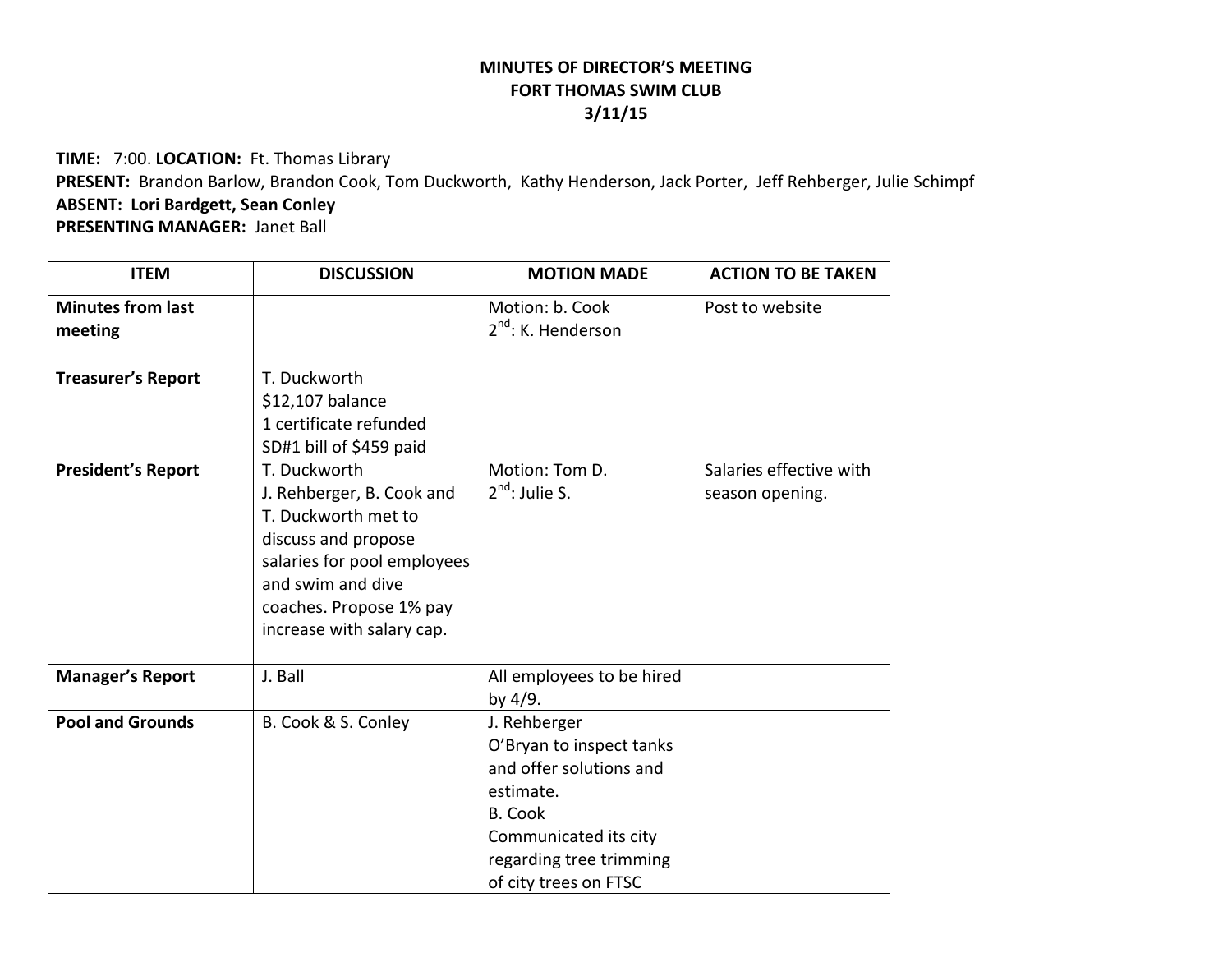|                                                                                                                                                                                                                                                                                                                                               | property. Ok for FTSC to                                |  |
|-----------------------------------------------------------------------------------------------------------------------------------------------------------------------------------------------------------------------------------------------------------------------------------------------------------------------------------------------|---------------------------------------------------------|--|
|                                                                                                                                                                                                                                                                                                                                               | have trimmed.                                           |  |
| J. Rehberger                                                                                                                                                                                                                                                                                                                                  | Mandy Eby hired as 2015                                 |  |
|                                                                                                                                                                                                                                                                                                                                               | dive coach.                                             |  |
| L. Bardgett                                                                                                                                                                                                                                                                                                                                   | No report.                                              |  |
| K. Henderson<br>Activities schedule set.<br>Member requested<br>additional late nite Friday<br>swims. Activities<br>committee to add<br>additional night on<br>7/17/15.<br>Discussion of possible stag                                                                                                                                        | Motion: J. Rehberger<br>$2^{nd}$ : B. Cook              |  |
| Diving tower to be<br>repaired.<br>DuPont bill for new pump,                                                                                                                                                                                                                                                                                  |                                                         |  |
| At next meeting, the board<br>will determine where the<br>smoking area will be. B.<br>Cook offered to build a<br>bench for the area.<br>Discussion of the 2 year<br>Moyer renovation<br>beginning 6/15, that FTIS<br>has requested school staff<br>be permitted to park in<br>FTSC parking lot.<br>Discussion of manual<br>tracking system of |                                                         |  |
|                                                                                                                                                                                                                                                                                                                                               | night.<br>still outstanding.<br>members and guests, and |  |